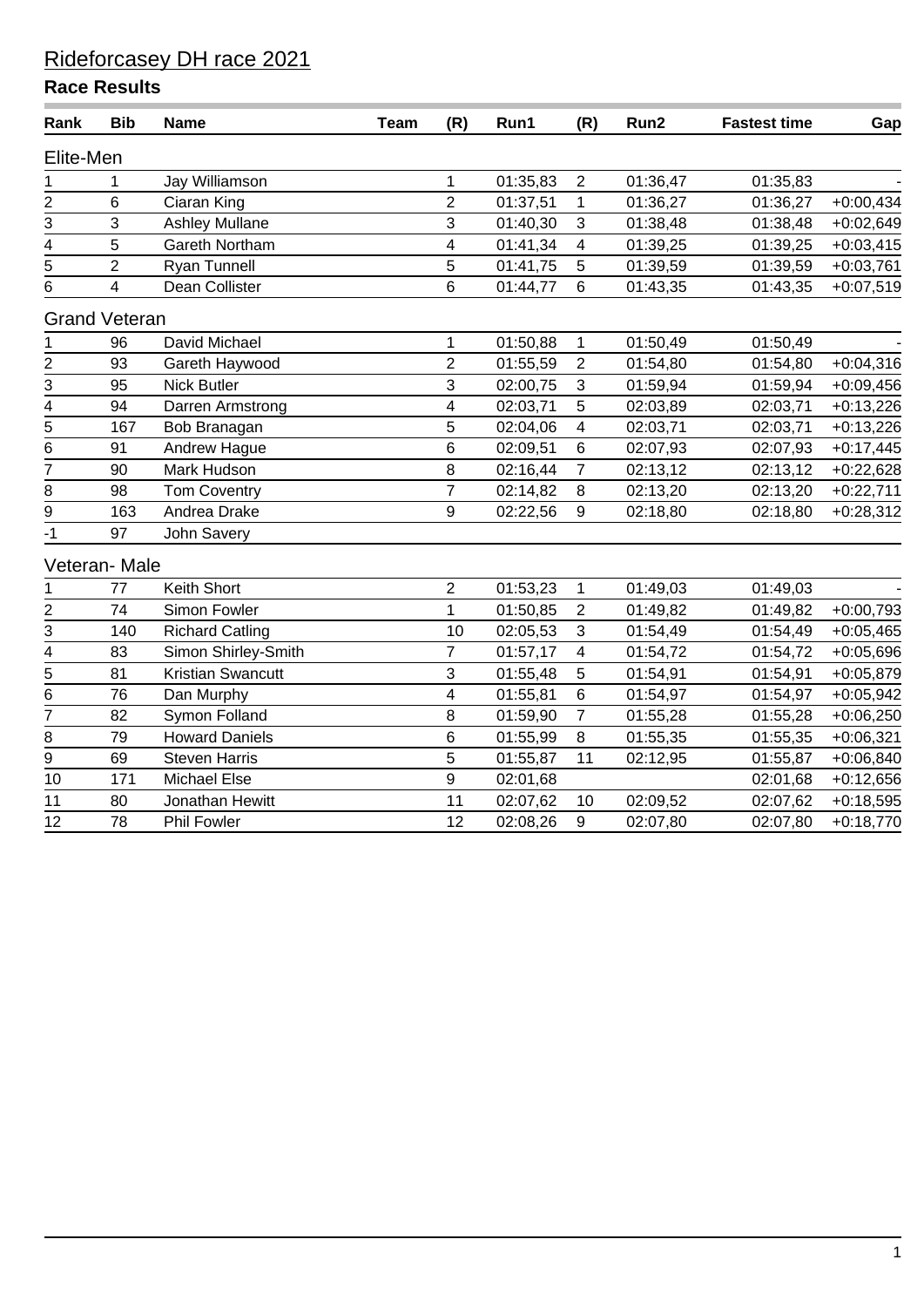| Rank                                      | <b>Bib</b>         | <b>Name</b>            | <b>Team</b> | (R)                     | Run1     | (R)             | Run2     | <b>Fastest time</b> | Gap          |
|-------------------------------------------|--------------------|------------------------|-------------|-------------------------|----------|-----------------|----------|---------------------|--------------|
|                                           | <b>Master-Male</b> |                        |             |                         |          |                 |          |                     |              |
| 1                                         | 63                 | John Ellis             |             | $\mathbf 1$             | 01:42,64 | $5\phantom{.0}$ | 01:46,13 | 01:42,64            |              |
|                                           | 68                 | Lawrence Jones         |             | 4                       | 01:45,36 | $\mathbf 1$     | 01:43,23 | 01:43,23            | $+0:00,585$  |
| $\frac{2}{3} - \frac{3}{4} - \frac{1}{5}$ | 51                 | Matthew Hoddinott      |             | 3                       | 01:45,19 | $\overline{2}$  | 01:44,55 | 01:44,55            | $+0:01,910$  |
|                                           | 52                 | Piotr Jarzymowski      |             | $\overline{2}$          | 01:44,77 | $\mathbf{3}$    | 01:44,69 | 01:44,69            | $+0.02,050$  |
|                                           | 50                 | James Bartholomew      |             | $\sqrt{5}$              | 01:47,73 | 4               | 01:45,36 | 01:45,36            | $+0.02,711$  |
| 6                                         | 166                | Jay Cowley             |             | $\,6\,$                 | 01:48,71 | 6               | 01:46,63 | 01:46,63            | $+0.03,985$  |
| $\overline{7}$                            | 58                 | James Brown            |             | $\overline{7}$          | 01:48,76 | $\overline{7}$  | 01:47,10 | 01:47,10            | $+0.04,460$  |
| $\bf 8$                                   | 66                 | Jon Hopper             |             | $\boldsymbol{9}$        | 01:49,92 | 8               | 01:48,93 | 01:48,93            | $+0.06,285$  |
| $\frac{1}{9}$                             | 56                 | <b>Wayne Harries</b>   |             | $\, 8$                  | 01:49,68 | 10              | 01:50,51 | 01:49,68            | $+0.07,035$  |
| $10$                                      | 55                 | Graham Johnson         |             | 15                      | 01:55,26 | 9               | 01:50,15 | 01:50,15            | $+0.07,503$  |
| 11                                        | 65                 | James Ewens            |             | 10                      | 01:51,74 | 11              | 01:51,80 | 01:51,74            | $+0.09,098$  |
| 12                                        | 57                 | Neil Fowler            |             | 12                      | 01:54,71 | 12              | 01:53,05 | 01:53,05            | $+0:10,406$  |
| 13                                        | 61                 | Danny Ellis            |             | 11                      | 01:53,13 | 15              | 01:53,64 | 01:53,13            | $+0:10,488$  |
| 14                                        | 59                 | <b>Barry Mccabe</b>    |             | 13                      | 01:54,73 | 13              | 01:53,15 | 01:53,15            | $+0:10,507$  |
| 15                                        | 60                 | <b>Ben Morris</b>      |             | 17                      | 01:56,91 | 14              | 01:53,58 | 01:53,58            | $+0:10,936$  |
| 16                                        | 62                 | Alan Richardson        |             | 16                      | 01:56,82 | 16              | 01:53,73 | 01:53,73            | $+0:11,082$  |
| 17                                        | 64                 | Geoff Hall             |             | 14                      | 01:54,93 | 17              | 01:54,50 | 01:54,50            | $+0:11,855$  |
| 18                                        | 67                 | Nick Jones             |             | 18                      | 01:58,20 | 18              | 01:56,61 | 01:56,61            | $+0:13,961$  |
| 19                                        | 54                 | <b>Bradley Holland</b> |             | 19                      | 01:58,77 | 19              | 01:56,93 | 01:56,93            | $+0:14,288$  |
| $-1$                                      | 53                 | John Pullen            |             |                         |          |                 |          |                     |              |
| Open-Male                                 |                    |                        |             |                         |          |                 |          |                     |              |
| 1                                         | 43                 | Liam Glen              |             | 1                       | 01:44,61 | $\mathbf{1}$    | 01:44,89 | 01:44,61            |              |
|                                           | 170                | Roy Carl               |             | $\overline{2}$          | 01:51,64 | 2               | 01:52,70 | 01:51,64            | $+0.07,031$  |
| $\frac{2}{3} - \frac{3}{4} - \frac{4}{5}$ | 161                | <b>Brodie Quick</b>    |             | 3                       | 01:54,42 | $\mathbf{3}$    | 01:53,49 | 01:53,49            | $+0.08,875$  |
|                                           | 44                 | Jamie Smeeth           |             | $\overline{\mathbf{4}}$ | 02:07,85 | $\overline{4}$  | 02:07,42 | 02:07,42            | $+0.22,808$  |
|                                           | 45                 | <b>Ben Smith</b>       |             | 5                       | 02:20,40 |                 |          | 02:20,40            | $+0:35,788$  |
|                                           | Senior-Male        |                        |             |                         |          |                 |          |                     |              |
| 1                                         | 107                | Luke Humphries         |             | $\overline{7}$          | 01:46,62 | $\mathbf{1}$    | 01:42,12 | 01:42,12            |              |
| $\overline{2}$                            | 113                | lain Docherty          |             | $\mathbf{1}$            | 01:44,38 | 2               | 01:43,05 | 01:43,05            | $+0.00,926$  |
| 3                                         | 106                | <b>Tom Nisbet</b>      |             | 4                       | 01:45,29 | 3               | 01:44,05 | 01:44,05            | $+0:01,930$  |
| $\overline{4}$                            | 99                 | Jason Down             |             | $\,6\,$                 | 01:46,13 | $\overline{4}$  | 01:44,19 | 01:44,19            | $+0.02,067$  |
| $\overline{5}$                            | 101                | <b>Thomas Coles</b>    |             | 5                       | 01:45,71 | 5               | 01:44,43 | 01:44,43            | $+0.02,301$  |
| 6                                         | 111                | Jason Dalling          |             | 3                       | 01:45,28 | 6               | 01:44,67 | 01:44,67            | $+0.02,547$  |
| $\overline{7}$                            | 109                | <b>Elliot Folland</b>  |             | $\overline{2}$          | 01:44,75 | $\overline{7}$  | 01:45,44 | 01:44,75            | $+0.02,625$  |
| $\overline{8}$                            | 112                | <b>Tom Ninnis</b>      |             | 8                       | 01:46,67 | 8               | 01:45,86 | 01:45,86            | $+0:03,731$  |
| 9                                         | 102                | Joshua Smith           |             | 10                      | 01:48,32 | 9               | 01:46,13 | 01:46,13            | $+0.04,004$  |
| 10                                        | 104                | <b>Robert Gascoine</b> |             | $\boldsymbol{9}$        | 01:46,82 |                 |          | 01:46,82            | $+0.04,692$  |
| 11                                        | 108                | Alex Dovell            |             | 11                      | 01:49,11 | 10              | 01:47,22 | 01:47,22            | $+0.05,098$  |
| 12                                        | 110                | <b>Charlie Dempsey</b> |             | 12                      | 01:51,80 | 11              | 01:51,68 | 01:51,68            | $+0.09,555$  |
| 13                                        | 115                | Alexander Gent         |             | 14                      | 01:53,92 | 12              | 01:51,94 | 01:51,94            | $+0.09, 813$ |
| 14                                        | 30                 | Peter Noble            |             | 13                      | 01:53,06 | 13              | 01:52,21 | 01:52,21            | $+0:10,090$  |
| 15                                        | 168                | Seth Steele            |             | 15                      | 01:55,03 | 14              | 01:52,31 | 01:52,31            | $+0:10,184$  |
| 16                                        | 100                | Thomas Hoult           |             | 16                      | 01:55,26 | 15              | 01:52,49 | 01:52,49            | $+0:10,368$  |
| 17                                        | 103                | Robert Jones           |             | 17                      | 01:59,13 | 16              | 01:58,17 | 01:58,17            | $+0.16,047$  |
| 18                                        | 105                | Zac Bradford           |             | 18                      | 02:03,72 | 17              | 02:01,30 | 02:01,30            | $+0:19,177$  |
|                                           |                    |                        |             |                         |          |                 |          |                     |              |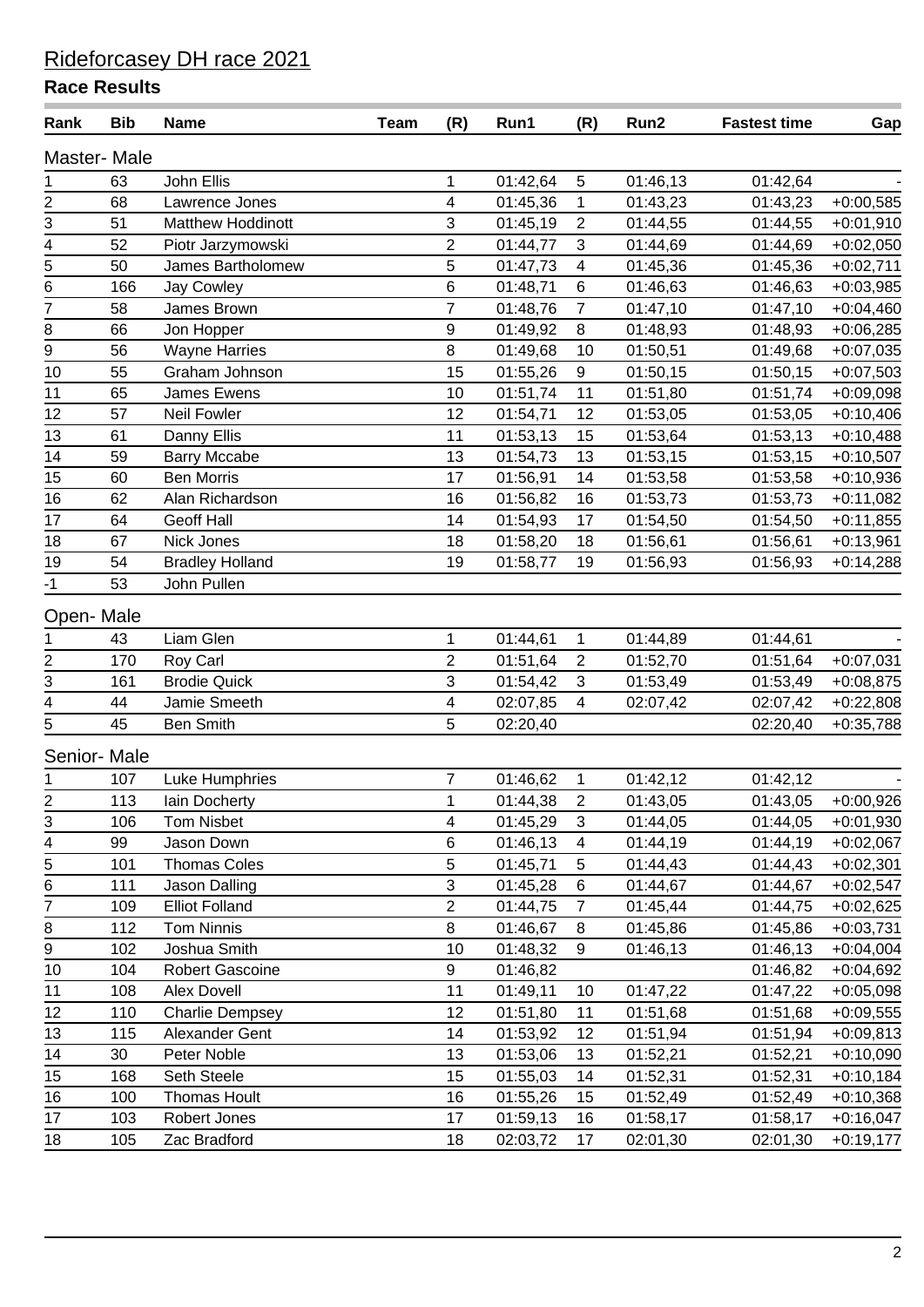| Rank                                        | <b>Bib</b>       | <b>Name</b>                | <b>Team</b> | (R)              | Run1     | (R)              | Run2     | <b>Fastest time</b> | Gap          |
|---------------------------------------------|------------------|----------------------------|-------------|------------------|----------|------------------|----------|---------------------|--------------|
| Junior- Male                                |                  |                            |             |                  |          |                  |          |                     |              |
| 1                                           | 18               | <b>Henry Crease</b>        |             | 1                | 01:36,91 | $\mathbf{1}$     | 01:35,95 | 01:35,95            |              |
| 2                                           | 12               | Louie Partridge            |             | 3                | 01:42,41 | $\overline{2}$   | 01:40,34 | 01:40,34            | $+0.04,387$  |
|                                             | 72               | <b>Edward Armstrong</b>    |             | 8                | 01:45,56 | $\mathbf{3}$     | 01:40,77 | 01:40,77            | $+0:04,817$  |
| $\frac{13}{4} - \frac{15}{6} - \frac{6}{7}$ | 13               | James Mcdouall             |             | 4                | 01:42,54 | 4                | 01:40,91 | 01:40,91            | $+0.04,961$  |
|                                             | 73               | Jasper Johnson             |             | $\overline{2}$   | 01:41,27 | $\overline{7}$   | 01:43,26 | 01:41,27            | $+0.05,317$  |
|                                             | 71               | <b>Tyler Pollington</b>    |             | 5                | 01:43,52 | 5                | 01:42,42 | 01:42,42            | $+0.06,469$  |
|                                             | 16               | Joseph Varndell            |             | $\overline{7}$   | 01:44,81 | $\,6$            | 01:42,95 | 01:42,95            | $+0.07,000$  |
| 8                                           | 11               | <b>Tyler Partridge</b>     |             | $\,6$            | 01:44,70 | 8                | 01:44,78 | 01:44,70            | $+0.08,747$  |
| $\overline{9}$                              | 17               | Aiden Trott                |             | 11               | 01:46,93 | 9                | 01:45,97 | 01:45,97            | $+0:10,020$  |
| 10                                          | 15               | <b>Caleb Coventry</b>      |             | 12               | 01:48,05 | 10               | 01:46,05 | 01:46,05            | $+0:10,102$  |
| 11                                          | 10               | <b>Oliver Gambie</b>       |             | $\boldsymbol{9}$ | 01:46,74 | 14               | 01:49,81 | 01:46,74            | $+0.10,794$  |
| 12                                          | 14               | Joseph Kenning             |             | 10               | 01:46,87 | 15               | 01:50,16 | 01:46,87            | $+0:10,923$  |
| 13                                          | 139              | <b>Harry Reeder</b>        |             | 14               | 01:49,83 | 11               | 01:47,80 | 01:47,80            | $+0:11,852$  |
| 14                                          | 70               | Joylon Lynam               |             | 13               | 01:48,60 | 12               | 01:48,83 | 01:48,60            | $+0.12,649$  |
| 15                                          | 8                | Sam Swancutt               |             | 16               | 01:54,06 | 13               | 01:49,48 | 01:49,48            | $+0:13,536$  |
| 16                                          | $\boldsymbol{9}$ | <b>Charlie Savery</b>      |             | 15               | 01:50,16 |                  |          | 01:50,16            | $+0:14,211$  |
| 17                                          | $\overline{7}$   | Benjamin Reid              |             | 17               | 01:59,77 | 16               | 01:57,23 | 01:57,23            | $+0:21,282$  |
| Youth- Male                                 |                  |                            |             |                  |          |                  |          |                     |              |
| 1                                           | 114              | Jowan Hewitt               |             | 1                | 01:39,01 | $\mathbf{1}$     | 01:38,23 | 01:38,23            |              |
|                                             | 127              | Archie Townsend            |             | $\overline{c}$   | 01:40,82 | $\overline{2}$   | 01:40,10 | 01:40,10            | $+0:01,872$  |
| $\frac{2}{3}$ $\frac{1}{4}$                 | 135              | Kieran Calver              |             | 3                | 01:42,05 | 3                | 01:41,49 | 01:41,49            | $+0.03,266$  |
|                                             | 118              | <b>Toby Murphy</b>         |             | 4                | 01:42,41 | $\overline{4}$   | 01:43,41 | 01:42,41            | $+0:04,180$  |
|                                             | 128              | <b>Harry Symes</b>         |             | 5                | 01:44,28 | 5                | 01:43,42 | 01:43,42            | $+0.05, 192$ |
| $\frac{1}{5}$                               | 131              | Leo Sydenham               |             | $\,6$            | 01:48,28 | $\,6$            | 01:48,01 | 01:48,01            | $+0.09,789$  |
| $\overline{7}$                              | 130              | Leo Hobart                 |             | $\overline{7}$   | 01:49,11 | $\overline{7}$   | 01:49,44 | 01:49,11            | $+0:10,883$  |
| 8                                           | 126              | Thomas Brown               |             | $\boldsymbol{9}$ | 01:51,98 | $\, 8$           | 01:50,85 | 01:50,85            | $+0:12,622$  |
| $\overline{9}$                              | 124              | Samuel Hope                |             | 12               | 01:54,74 | $\mathsf g$      | 01:51,34 | 01:51,34            | $+0:13,114$  |
| 10                                          | 125              | Zack Gambie                |             | 8                | 01:51,44 | 10               | 01:51,69 | 01:51,44            | $+0:13,219$  |
| 11                                          | 117              | Henry Fletcher             |             | 10               | 01:52,78 | 11               | 01:52,27 | 01:52,27            | $+0:14,047$  |
| 12                                          | 116              | Mahni Clear                |             | 11               | 01:53,54 | 12               | 01:53,91 | 01:53,54            | $+0:15,313$  |
| 13                                          | 121              | Noah Gibbs                 |             | 13               | 01:55,19 | 13               | 01:54,43 | 01:54,43            | $+0.16,208$  |
| 14                                          | 119              | <b>Ethan Cross</b>         |             | 14               | 01:56,50 | 14               | 01:54,48 | 01:54,48            | $+0:16,251$  |
| 15                                          | 133              | Oli Butcher                |             | 15               | 01:59,10 | 15               | 01:58,99 | 01:58,99            | $+0:20,766$  |
| 16                                          | 169              | Christian Robynslanricomba |             | 16               | 02:01,13 | 17               | 02:05,61 | 02:01,13            | $+0.22,907$  |
| 17                                          | 134              | James Stone                |             | 18               | 02:05,18 | 16               | 02:02,87 | 02:02,87            | $+0.24,645$  |
| 18                                          | 123              | Oskar Moore                |             | 17               | 02:04,88 |                  |          | 02:04,88            | $+0.26,653$  |
| 19                                          | 129              | Ty Goodman                 |             | 19               | 02:07,26 |                  |          | 02:07,26            | $+0:29,032$  |
|                                             | Juvenile- Male   |                            |             |                  |          |                  |          |                     |              |
| 1                                           | 150              | Finlay Enyon               |             | 1                | 01:51,82 | $\mathbf{1}$     | 01:46,98 | 01:46,98            |              |
| $\overline{2}$                              | 146              | Jack Emmerson              |             | $\overline{2}$   | 01:53,27 | $\overline{2}$   | 01:52,70 | 01:52,70            | $+0.05,727$  |
| $\overline{3}$                              | 148              | Jaden Fletcher             |             | 5                | 01:58,37 | 3                | 01:54,71 | 01:54,71            | $+0.07,731$  |
| 4                                           | 138              | Alfie Holloway             |             | 3                | 01:56,45 | $\overline{4}$   | 01:55,78 | 01:55,78            | $+0.08,801$  |
| $\overline{5}$                              | 137              | James Weeks                |             | 4                | 01:57,58 | 5                | 01:56,68 | 01:56,68            | $+0.09,708$  |
| $\overline{6}$                              | 147              | Luke Reeder                |             | $\,6$            | 02:01,53 | $\,6$            | 01:56,84 | 01:56,84            | $+0.09,860$  |
| $\overline{7}$                              | 143              | <b>Byron Roderick</b>      |             | $\overline{7}$   | 02:05,82 | $\overline{7}$   | 02:04,46 | 02:04,46            | $+0:17,489$  |
| 8                                           | 145              | Jasper Hague               |             | 8                | 02:06,57 | $\boldsymbol{9}$ | 02:18,55 | 02:06,57            | $+0.19,594$  |
| 9                                           | 149              | Finley Jackson             |             | $\boldsymbol{9}$ | 02:10,39 | 8                | 02:08,81 | 02:08,81            | $+0:21,837$  |
| 10                                          | 35               | James Crossey              |             | 10               | 02:26,44 | 10               | 02:22,16 | 02:22,16            | $+0:35,180$  |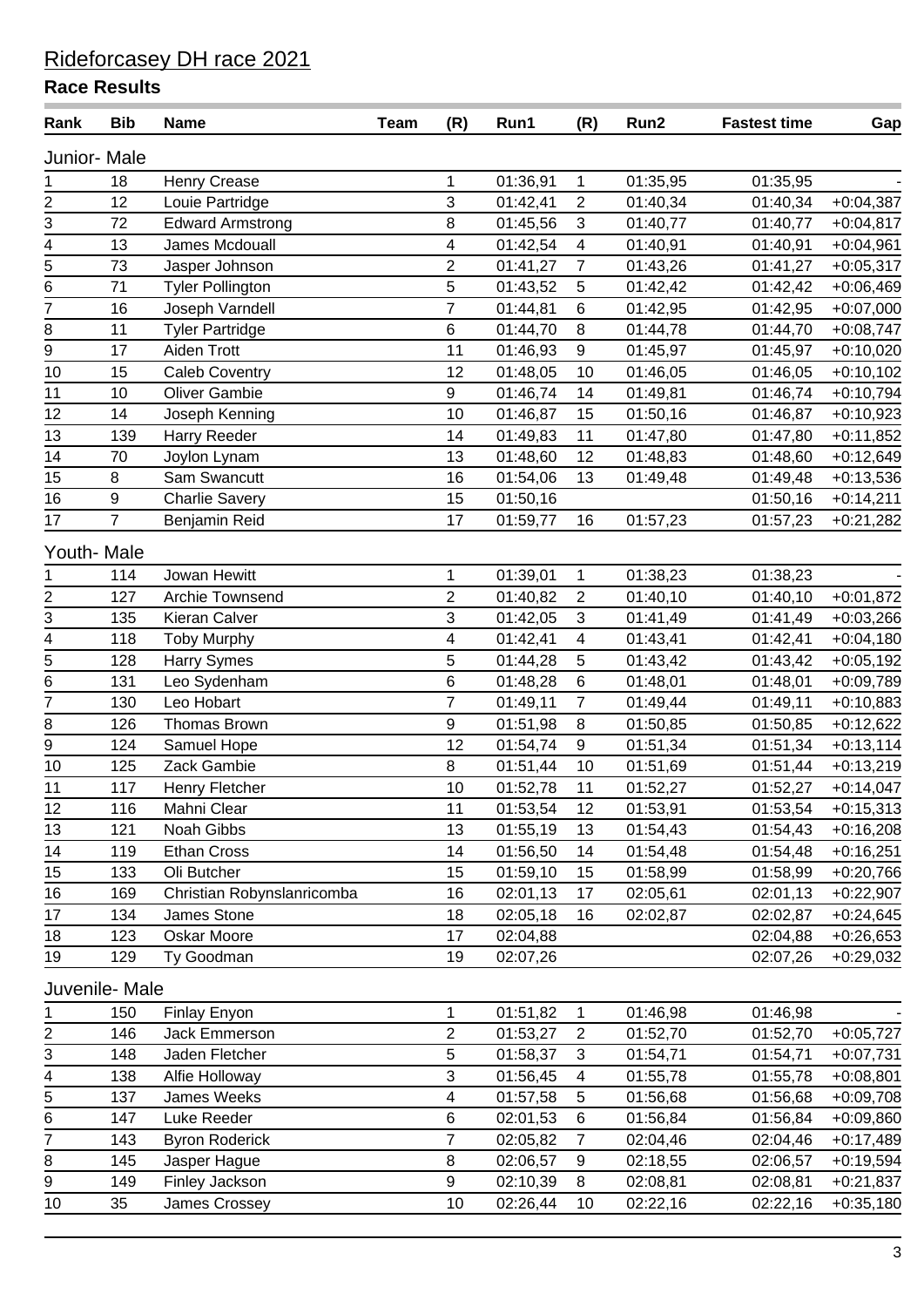| Rank                                      | <b>Bib</b> | <b>Name</b>            | <b>Team</b> | (R)                     | Run1     | (R)              | Run2     | <b>Fastest time</b> | Gap         |
|-------------------------------------------|------------|------------------------|-------------|-------------------------|----------|------------------|----------|---------------------|-------------|
| Under 12- Female                          |            |                        |             |                         |          |                  |          |                     |             |
| 1                                         | 151        | Lottie Eynon           |             | $\mathbf 1$             | 02:24,34 | $\mathbf{1}$     | 02:17,23 | 02:17,23            |             |
| $\overline{2}$                            | 75         | Indy Catling           |             | $\overline{2}$          | 04:29,33 | $\overline{2}$   | 04:21,90 | 04:21,90            | $+2:04,675$ |
| Under 12- Male                            |            |                        |             |                         |          |                  |          |                     |             |
| 1                                         | 155        | <b>Nick Etherton</b>   |             | 1                       | 01:52,20 | 1                | 01:55,07 | 01:52,20            |             |
|                                           | 153        | <b>Finley Hope</b>     |             | $\overline{\mathbf{c}}$ | 02:05,58 | $\sqrt{2}$       | 02:05,19 | 02:05,19            | $+0.12,988$ |
|                                           | 152        | <b>Murphy Daniels</b>  |             | $\mathsf 3$             | 02:09,88 | $\,6$            | 02:13,20 | 02:09,88            | $+0.17,680$ |
|                                           | 162        | Xavier Watts           |             | 5                       | 02:14,59 | 3                | 02:10,41 | 02:10,41            | $+0.18,208$ |
|                                           | 158        | <b>Toby Varndell</b>   |             | 4                       | 02:11,45 | 4                | 02:10,59 | 02:10,59            | $+0.18,387$ |
| $\frac{2}{3} - \frac{4}{5} - \frac{6}{7}$ | 154        | James Graham           |             | 6                       | 02:16,16 | 5                | 02:12,39 | 02:12,39            | $+0:20,188$ |
|                                           | 20         | Jack Searle            |             | $\overline{7}$          | 02:18,89 | 7                | 02:18,69 | 02:18,69            | $+0.26,488$ |
| $\overline{8}$                            | 156        | Max Hopes              |             | 9                       | 02:29,64 | 8                | 02:22,24 | 02:22,24            | $+0:30,039$ |
| $\overline{9}$                            | 157        | Sonny Laywood          |             | 8                       | 02:28,79 | $\boldsymbol{9}$ | 02:33,53 | 02:28,79            | $+0.36,590$ |
| $\overline{10}$                           | 159        | Finley-James Todd      |             | 10                      | 02:34,48 | 11               | 02:46,41 | 02:34,48            | $+0.42,281$ |
| 11                                        | 160        | Oakley Holloway        |             | 11                      | 02:48,98 | 10               | 02:44,96 | 02:44,96            | $+0.52,762$ |
| Veteran-Female                            |            |                        |             |                         |          |                  |          |                     |             |
| 1                                         | 86         | Amy Jones              |             | $\mathbf{1}$            | 02:04,57 | 1                | 02:05,54 | 02:04,57            |             |
| $\overline{\mathbf{c}}$                   | 88         | Vanessa May            |             | $\overline{2}$          | 02:08,59 | $\overline{2}$   | 02:09,25 | 02:08,59            | $+0.04,012$ |
| $\frac{1}{3}$                             | 87         | Sarah Berry            |             | 3                       | 02:27,37 | $\mathbf{3}$     | 02:23,33 | 02:23,33            | $+0.18,759$ |
|                                           | 89         | Jane Davidson          |             | $\overline{\mathbf{4}}$ | 02:31,10 | 4                | 02:25,40 | 02:25,40            | $+0.20,825$ |
| 5                                         | 84         | Jenna Murphy           |             | 5                       | 02:36,40 | 5                | 02:36,66 | 02:36,40            | $+0:31,825$ |
| Master- Female                            |            |                        |             |                         |          |                  |          |                     |             |
| 1                                         | 48         | <b>Holly Ware</b>      |             | 1                       | 02:05,86 | 1                | 02:03,77 | 02:03,77            |             |
| $\frac{2}{3}$                             | 49         | Kara Anderson          |             | $\overline{c}$          | 02:09,85 | $\overline{2}$   | 02:10,11 | 02:09,85            | $+0.06,085$ |
|                                           | 31         | Fran Dawson            |             | 3                       | 02:16,67 | $\mathbf{3}$     | 02:14,35 | 02:14,35            | $+0.10,586$ |
| 4                                         | 46         | Carly Forward          |             | 4                       | 02:21,25 | 4                | 02:16,73 | 02:16,73            | $+0.12,969$ |
| 5                                         | 47         | Liz Greaves            |             | 5                       | 02:24,18 | 5                | 02:21,33 | 02:21,33            | $+0:17,562$ |
| Senior- Female                            |            |                        |             |                         |          |                  |          |                     |             |
| 1                                         | 23         | Ebony Webber           |             | 1                       | 01:50,80 | $\overline{2}$   | 01:53,60 | 01:50,80            |             |
| 2                                         | 22         | Ella Fry-Taylor        |             | 2                       | 01:55,00 | $\mathbf 1$      | 01:53,52 | 01:53,52            | $+0:02,727$ |
| 3                                         | 19         | Katie Wooster          |             | 3                       | 02:07,14 | 3                | 02:05,27 | 02:05,27            | $+0.14,476$ |
| $\frac{4}{5}$                             | 38         | <b>Kitty Clarkson</b>  |             | 4                       | 02:20,94 | $\overline{4}$   | 02:22,22 | 02:20,94            | $+0:30,144$ |
|                                           | 21         | Katherine Moore        |             | 5                       | 02:28,47 |                  |          | 02:28,47            | $+0:37,676$ |
| $\,6\,$                                   | 24         | <b>Jess Herbert</b>    |             | 6                       | 02:38,12 |                  |          | 02:38,12            | $+0.47,328$ |
| $-1$                                      | 164        | Lisa Marie Cruse       |             |                         |          |                  |          |                     |             |
| Open-Female                               |            |                        |             |                         |          |                  |          |                     |             |
| 1                                         | 40         | Laura Bromige          |             | $\mathbf{1}$            | 02:07,70 | $\mathbf{1}$     | 02:06,50 | 02:06,50            |             |
| 2                                         | 39         | <b>Claire Mitchell</b> |             | $\overline{2}$          | 02:15,45 | 2                | 02:07,98 | 02:07,98            | $+0:01,473$ |
| 3                                         | 32         | Kaz Fiford             |             | 3                       | 02:22,79 | 3                | 02:19,81 | 02:19,81            | $+0:13,305$ |
| 4                                         | 142        | Jess Carl              |             | 4                       | 02:25,00 | $\overline{4}$   | 02:19,89 | 02:19,89            | $+0:13,390$ |
| 5                                         | 29         | Rozanna Toomer         |             | 6                       | 02:41,83 | 5                | 02:30,73 | 02:30,73            | $+0:24,227$ |
| 6                                         | 165        | Kitty Adhamy-Nichol    |             | 5                       | 02:34,46 | 10               | 02:57,81 | 02:34,46            | $+0.27,961$ |
| $\overline{7}$                            | 34         | <b>Claire Sharpe</b>   |             | $\overline{7}$          | 02:43,53 | 6                | 02:43,47 | 02:43,47            | $+0.36,968$ |
| $\bf 8$                                   | 42         | Nicola Carass          |             | $\boldsymbol{9}$        | 02:51,74 | $\overline{7}$   | 02:44,03 | 02:44,03            | $+0:37,527$ |
| 9                                         | 36         | Helen Kinsella         |             | 8                       | 02:45,73 | 8                | 02:45,18 | 02:45,18            | $+0:38,672$ |
| 10                                        | 37         | Lauren Mcintosh        |             | 11                      | 03:38,66 | 9                | 02:52,83 | 02:52,83            | $+0.46,324$ |
| 11                                        | 41         | Leah Meaden            |             | 10                      | 03:12,48 | 11               | 02:59,98 | 02:59,98            | $+0.53,473$ |